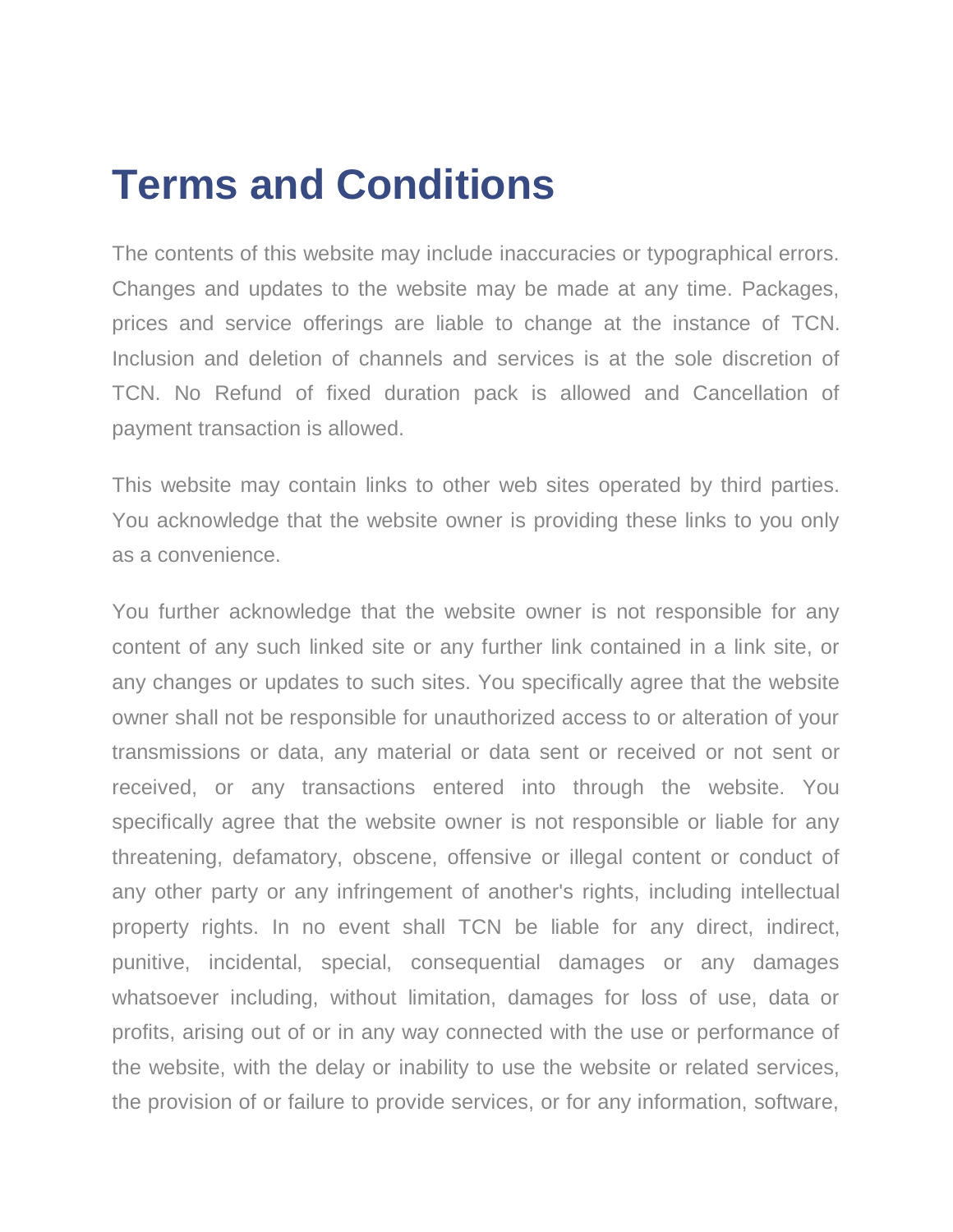products, services and related graphics obtained through the website, or otherwise arising out of the use of the website, whether based on contract, or otherwise, even if TCN as the website owner has been advised of the possibility of damages.

TCN does not endorse in anyway any advertisers/ contents of advertisers on its webpages. Please therefore verify the veracity of all information on your own before placing any reliance on such information.

This agreement is governed by the laws of republic of India. You hereby irrevocably consent to the exclusive jurisdiction and venue of courts in Tanuku, West Godavari District, Andhra Pradesh, India in all disputes arising out of or relating to the use of the website. Use of the website is unauthorized in any jurisdiction that does not give effect to all provisions of these terms and conditions, including without limitation this paragraph. You agree to indemnify and hold the website owner, its subsidiaries, affiliates, officers and employees, harmless from any claim, demand, or damage, including reasonable attorneys' fees, asserted by any third party due to or arising out of your use of or conduct on the website. The website owner reserves the right to disclose any personal information about you or your use of the website, including its contents, without your prior permission if the website owner has a good faith belief that such action is necessary to: (1) conform to legal requirements or comply with legal process; (2) protect and defend the rights or property of the website owner or its affiliated companies; (3) enforce the terms of use; or (4) act to protect the interests of its members or others. If any part of this disclaimer is determined to be invalid or unenforceable pursuant to any applicable law including, but not limited to, the warranty disclaimers and liability limitations set forth above, then the invalid or unenforceable provision will be deemed superseded by a valid, enforceable provision that most closely matches the